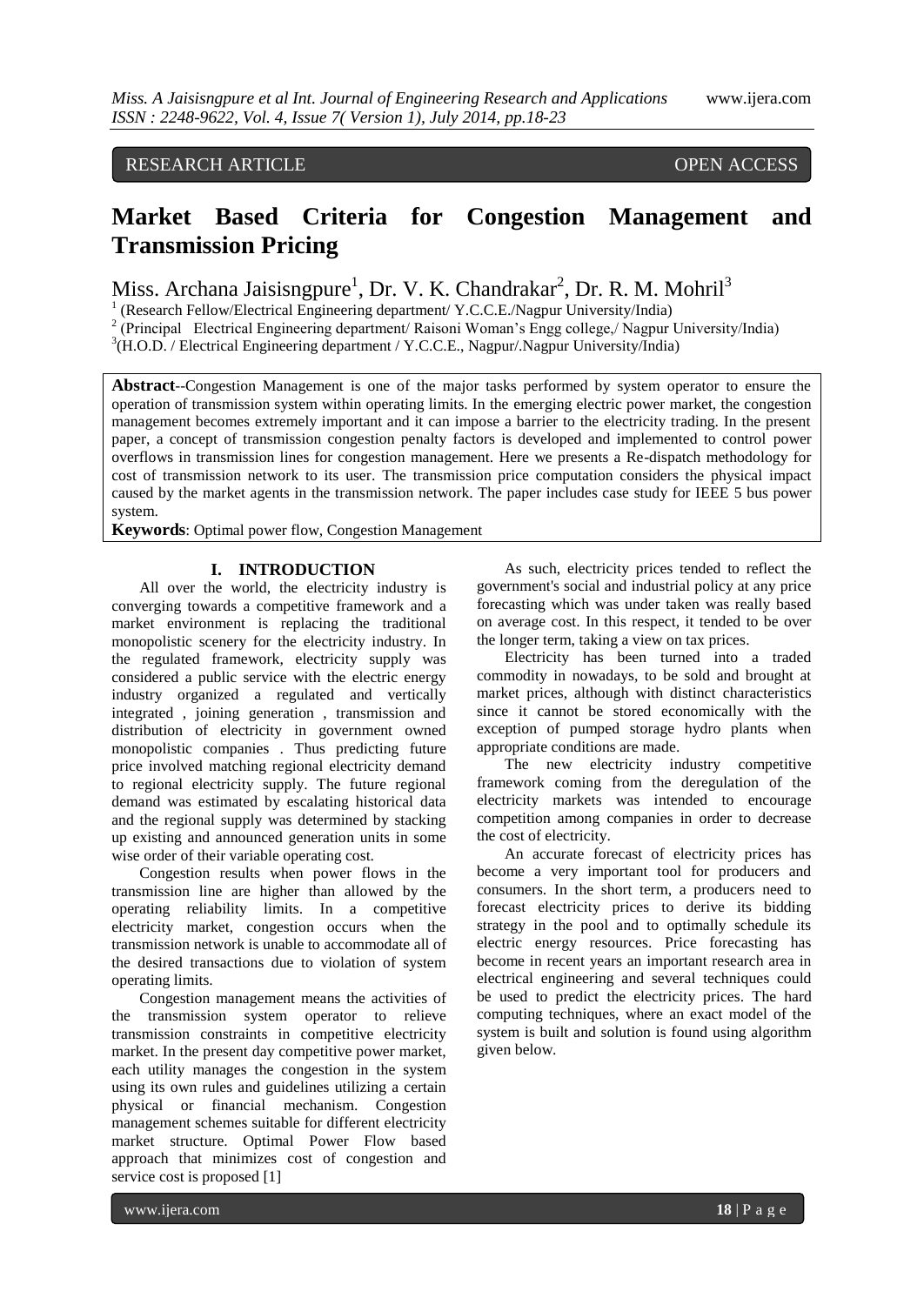

Fig 1: Algorith for Re-dispatch Technique

In this paper we also proposed transmission redispatch technique. Transmission Re-dispatch is means to resolves transmission congestion by changing relaxing the transmission line limits by specified range to reduce congestion. This methodology could be a lower cost faster solution to new transmission service than building new transmission lines. Hence it is cost effective one.

This paper present a software tool using MATPOWER to assist decision making in competitive market environment .The initial dispatch is based on all the electricity transaction negotiated in the pool and in the bilateral contracts. It must be cheated if the proposed initial dispatch leads to congestion problem; if a congestion situation is detected, it must be solved. and taxes calculation given in this paper. We also present a software tool to assist the decision in competitive market.

#### **II. POOL AND BILATERAL MARKETS**

Throughout the world electric power industries are moving toward competition through market based which is an objective for higher operational efficiency the competitive market are widely employed electric utility which are based on pool and bilateral models. The special characteristic network of electric power within the process of electricity trading. This model released on the action of pool operator for attaining the initial dispatch which is economical. In contrast, the bilateral model is motivated by the concept that free market trading is the best way to achieve the competition in the electricity wholesale, However both model usually required a common transmission system to transmit the dispatched energy from supplier to customer.[2]

Two ways of trading are usually assumed: the pool trading and bilateral contract trading. In the pool trading, producers and consumers submit bids respectively for selling and buying electricity on established intervals , typically on an hourly basis . Finally, a market operator clears the market by accepting he appropriate selling and buying bids , giving rise to the electricity prices .

In competitive environment, two market models widely use though out the world i.e. pool and bilateral markets can be jointly implemented in an electricity market. The implementation of these market modes depends on physical characteristics of system load and generation together the market structure policy.



In the pool model there are two main sides of entities participating in the market i.e. customer and supplier. The pool operator considers electricity transaction bids and offers from these two entities and dispatches this in an economic manner. In general the customer and supplier do not directly interact to each other, but only indirectly through the pool operator. After all the bids and offers have been received, and optimization tool will be use to solve the problems which includes congestion management [2].

In competitive environment, two market model widely use throughout the word i.e. pool and bilateral market, can be jointly implemented in an electricity market .The implementation of this pricing simulator depends on the tag allocated to the load and generation to get the market structure policy. In the pool model, there are two main sides on entities participating in the market i.e. customer and supplier .The pool operator consider the electricity transaction bids and offers from this two entities and dispatches them in an economic manner .Depending on the price and MW bidding . In general the customer and supplier do not directly interact to each other but only through the independent system operator After all bids and offer have been received an optimization tool will be used to solve the problem which includes tax allocated to the load and generator which also includes tax on losses[2].

#### **2.1 COMPETITIVE MARKET TRADING:-**

According to the competitive market the bilateral trading of electricity suppliers and consumers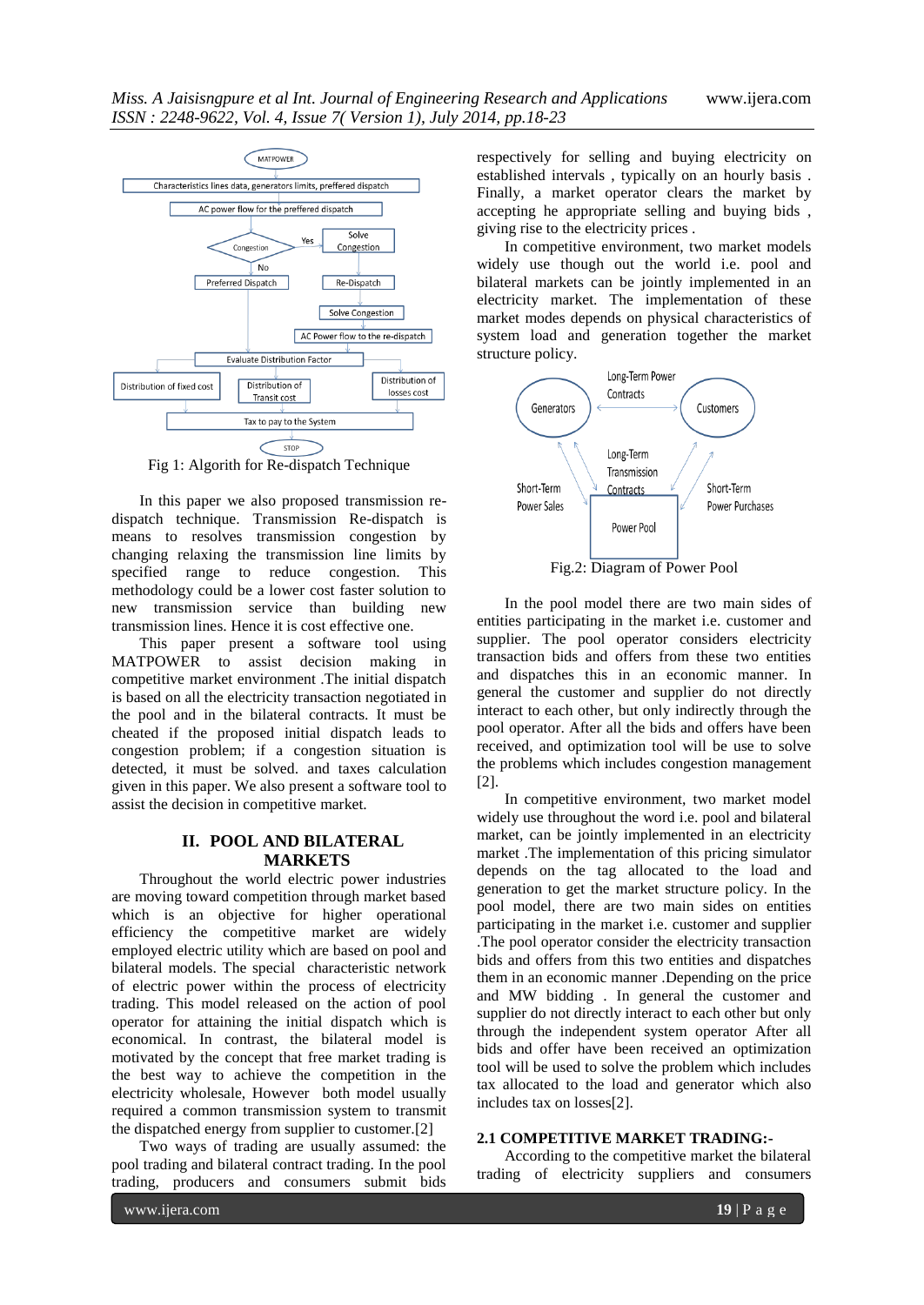indepentently arranged power transaction with each other according to their own financial term . Economic efficiency is prompted by consumers choosing the least expensive generators . The bilateral approach gives a great latitude for decentralized decision making. It is motivated by the concept of free market completion providing he customers with 'direct access' to the producer of choice . Therefore the model is also referred to "direct access method".

## **2.2 CENTRALIZED ELECTRICITY TRADING:-**

Within the centralized electricity approach no direct transactions between producers and consumers are possible. All the trading is done via a centralized market place. The method relies on a closed - order book auctioning system. The pool operator receives price and quantity bids for generation and consumption whereas the equilibrium point of supply and demand determines the market clearing price. For this model four single stages can be find out:

- 1. Bidding
- 2. Production Planning and Pricing
- 3. Physical delivery
- 4. Financial transactions

Every bidding is made for the day ahead. For every section bid can be transferred to the operator until a fixed deadline. Generator place their production offers in terms of price and quantity for the scheduled sections. Consumers submit their bids relating to the demanded load and the maximum price they are willing to pay. The pool operator calculates the market clearing price (Pm) and the market clearing quantity (qm) for every scheduled section for day ahead. The market solution or equilibrium is set by the intersection of the supply and demand curves. The buyers pay the pool operator he consumed energy. Whereas the pool operator pay the generators the injected energy[3].

### **III. THE INDEPENDENTSYSTEM OPERATOR :-**

In most liberalized electricity markets a special entity the so called system operator exists . This monopoly can be either a non-profit or a for - profit entity. It owns, operates and manages the transmission system as a natural monopolies. A TransCo could maximize its profit y withholding transmisssion capacities, thus it is heavily regulated.

The other choice is to introduce a non-profit entity which is usually called Independent System Operator (ISO) or Independent Grid Operator . In contrast to the TransCo the ISO does not own - but manage the transmission network.

It has to be mentioned that different countries follow different approaches in organizing the transmission market . It has been stated that there is

generally one network owning monopolies in a national transmission market offering transmission and fulfilling objectives as a system operators. That would be called a TransCo. A country may be split into certain developed region. For each area there is a regulated transmission monopolist (TransCo), Owing the network and coordinating its local market, will the coordination is done by an independent system operator.

There are four main objectives of transmission market to keep the market functioning .

1. Provide a non-discriminatory access to the grid.

2. Offer a reliable, efficient and environmentally adopted transmission of power on the grid .

- 3. Keep the system in balance.
- 4. Provide ancillary services.

The independent system operator has to buy energy from suppliers when demand exceeds generation or has to schedule loads for compensating when generation exceeds demands [3].

#### **IV. ELECTRICITY PRICING**

The electricity price is of extreme importance in a competitive electricity market to all the market players and in particular for producers and consumers. A prior knowledge of the electricity price is important for risk management and may represent an advantages for a market player facing completion. For companies that trade in electricity markets, the ability to forecast prices means that the company is able to strategically set up bids for the spot market in the short term.

A good price forecasting tool in the deregulated market should be able to capture the uncertainty associated with those prices . Electricity price is influenced by many factors : historical prices and demand , bidding strategies , operating reserves, imports , temperature effects , predicted Power shortfall and generation outages . The amount of different types of reserves , power import and predicted power shortfall do not improve the forecast at all the effect of the temperature and other weather related variables can be in the demand , and unit outage information is generally proprietary not available to all market players .

In the recent years , the electricity industry has been undergoing unprecedented restructuring all over the world . A central tenet of electric power industry deregulation is that the delivery of electric power (a service) must be decoupled from the purchase of the power itself and priced and contracted separately. In this price based completion, transparent and predictable pricing framework of electricity is one of the major issues . Therefore, with this growing interest in determining the cost of supplying the ancillary services needed to maintain quality and reliable electricity service[4].

The electric power industry has been restructured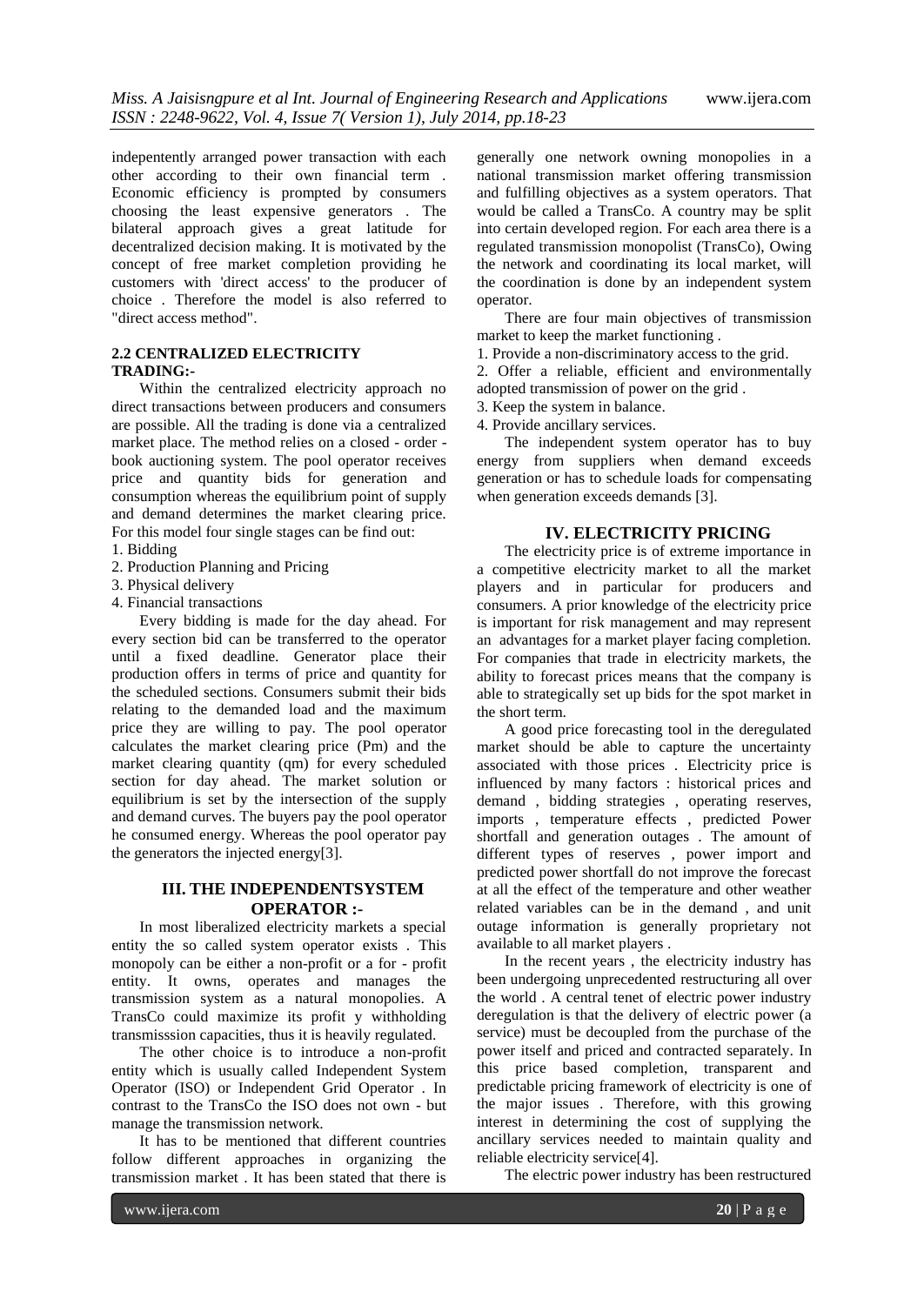with the aim of obtaining more competitive environment, power producers will have to consider the actions of other market players in their operational and planning decisions . Thus, planning decisions such as addition of new generation capacity will be highly influenced by competition. Adding new generation capacity to a power network may have positive or negative impacts , depending on where the new capacity will be installed and the amount of such a capacity have pointed out that generation companies , investment decisions may challenge the transmission system security .

The generation expansion problem involves increasing electric power generation capacity in an existing power network. The problem has been extensively studied with the least cost investment approach in centralized electricity markets. However, few models have been proposed for studying the capacity investment decisions in oligopolistic power markets.

Capacity expansion may encounter congestion in the transmission network by constrained single line limits as well as transfer capacities. Transfer capabilities are defined as bottlenecks in transmission lines where congestion takes place during certain operation conditions. Transmission line and transfer capabilities can both be modeled mathematically by making use of power transfer distribution factors (PTDF) and be included in the decision models that consider the transmission network.

In this paper, a generation expansion model that incorporates the features of the transmission grid is developed to study the interaction between competition and network transfer capabilities in capacity expansion.

Although power companies may compete on price in the short term, they also need to make longterm commitments to capacity, which supports adopting competition on quantities power plant wrens may reduce generation to deliberately induce higher profits, a features of competitive market can render simple analytical expressions that can be easy to manipulate.

The model is extended by including capacity expansion decisions variable and investment cost terms to the power producer profit maximization model. The cost of new capacity can be represented with the per unit annualized cost of investment, which is also followed. the cost of investment of the power generators are given per unit values with constant marginal cost of operation. Our software distinguishes between existing and new capacity of the power producers s that new entrants are modeled considering the current conditions of the competitors [5].

To study the interaction of the transmission constraints and competition on optimal generation expansion decisions, we use to different examples.

The four bus and six bus IEEE power system Test. MATPOWER software is used to solve the models of both systems.

### **V. RESULTS OF IEEE 5 BUS CASE STUDY :**

The one line diagram of an IEEE-5 bus system is as shown in the fig. The line data, bus data and load are as shown in Table 1 and 2.The system consists of 2 synchronous generators and the system had 4 load points.Associated flow results are given in the fig below.

The data is on 100MVA base.



Fig 3: Single line diagram of five bus system

**Table 1: Generator cost coefficient.**

| Tabic 1. Generator cost coemetent. |     |             |          |         |  |  |  |
|------------------------------------|-----|-------------|----------|---------|--|--|--|
| Unit                               | Bus |             |          | C       |  |  |  |
|                                    | No. | $($/Mwh^2)$ | (\$/Mwh) | $($ \$) |  |  |  |
|                                    |     |             |          |         |  |  |  |
| G <sub>1</sub>                     |     |             | 0.001    | 7.94    |  |  |  |
| G <sub>2</sub>                     |     |             | 0.002    |         |  |  |  |

| <b>Table 2: Flow Limits</b> |      |    |         |           |  |  |  |  |
|-----------------------------|------|----|---------|-----------|--|--|--|--|
| Line                        | From | To | X(p.u.) | Flow      |  |  |  |  |
| No.                         |      |    |         | Limit(MW) |  |  |  |  |
|                             |      | 2  | 0.02    | 10        |  |  |  |  |
| 2                           |      | 3  | 0.08    | 10        |  |  |  |  |
| 3                           | 2    | 3  | 0.06    | 10        |  |  |  |  |
|                             | 2    |    | 0.02    | 10        |  |  |  |  |
| 5                           | 2    | 5  | 0.04    | 10        |  |  |  |  |
| 6                           | 3    |    | 0.01    | 10        |  |  |  |  |
|                             |      |    | 0.08    | 10        |  |  |  |  |

#### **Table 3 : Congested lines for Initial Dispatch**

| Line | Maximum  | Expected line | Actual    |
|------|----------|---------------|-----------|
|      | Capacity | flow capacity | Line flow |
|      | 10       | 9.0           | 11.7      |
|      | 10       | 9.0           | 16.0013   |
|      | 10       | 9.0           | 17.3665   |
|      | 10       | 9.0           | 15.2928   |
| 28   |          | 90            | 30.5976   |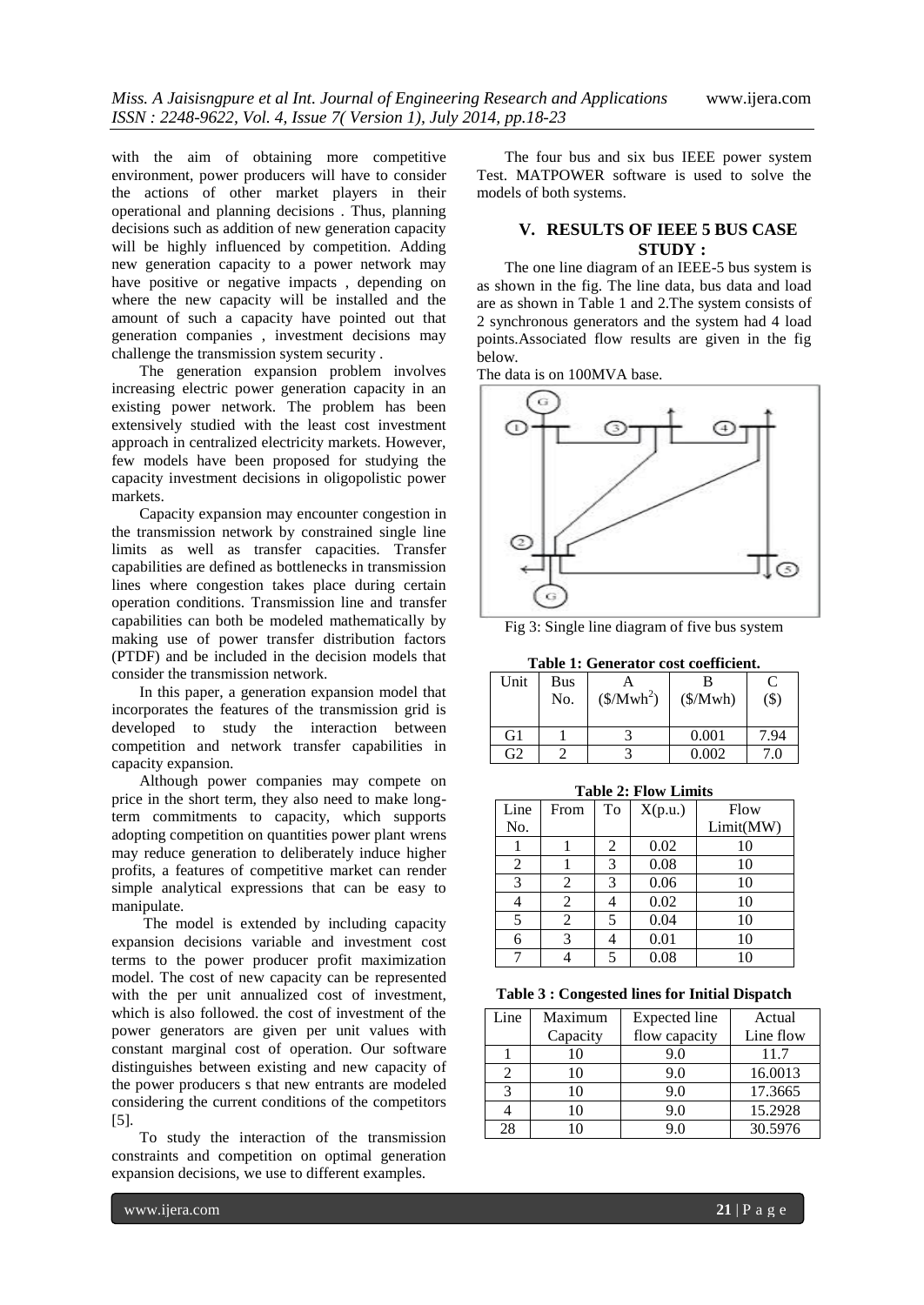

Fig 5: Redispatched power flow at all buses in power system



Fig 6: Difference in initial power flow and redispatched power at all buses in power system.



Fig 7: TaxFixLoad in dollar's per MW



Fig 8: TaxFixGen in Dollar's per MW



Fig 9: TaxLosses in Dollars per MW